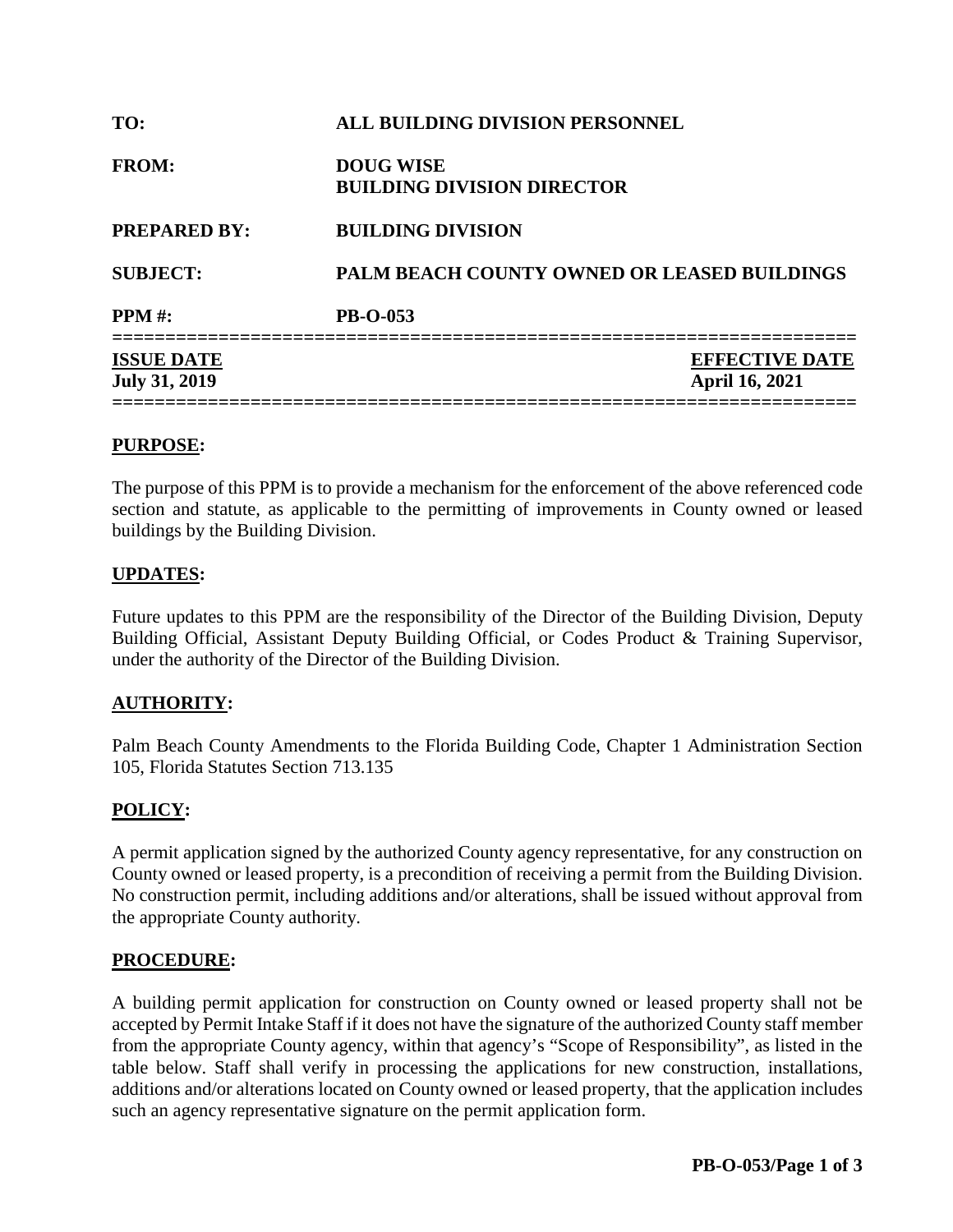If an applicant attempts to submit, or an application is erroneously admitted into the permitting system without the prerequisite signature from the appropriate party, Building Division staff may accept and enter the application while placing a hold on permit's issuance, pending receipt of a replacement application form, with the signature of the authorized County agency representative.

The primary responsibility to maintain an existing PPM in a current state, incorporating all changes resulting from code revisions, procedural improvements, or any other action rendering the PPM outof-date, shall be with the lowest level, exempt Supervisor, covering the portion of the Division operations addressed by the PPM.

| <b>Responsible</b>     | Accepted             | <b>Scope of Responsibility</b> |
|------------------------|----------------------|--------------------------------|
| <b>Agency</b>          | <b>Signatory</b>     |                                |
| <b>Airports</b>        | Gary Sypek           | Regulated Improvements on      |
|                        | Cynthia M. Portnoy   | <b>Airport Property</b>        |
|                        | David Frank          |                                |
|                        | Philip W. Woodard    |                                |
|                        | George Santos        |                                |
| <b>Engineering</b>     | Tanya McConnell      | Regulated Improvements in      |
|                        | <b>Steve Carrier</b> | Public Right of Way            |
|                        | Omelio A. Fernandez  |                                |
|                        | Motasem Al-Turk      |                                |
|                        | Michael Ehora        |                                |
|                        | <b>Morton Rose</b>   |                                |
|                        | David Young          |                                |
| <b>ERM</b>             | Deborah Drum         | Regulated improvements in      |
|                        | Michael Stahl        | environmentally sensitive      |
|                        |                      | lands and estuaries under      |
|                        |                      | PBC control                    |
| <b>Facilities</b>      | Isami Ayala-Collazo  | <b>All County Buildings</b>    |
| Development &          | Ross Herring         |                                |
| <b>Operations</b>      | Fernando DelDago     |                                |
| <b>Water Utilities</b> | <b>Jim Stiles</b>    | Water Utilities Facilities and |
| <b>Department</b>      | Krystin Berntsen     | <b>Structures</b>              |
|                        | Ali Bayat            |                                |